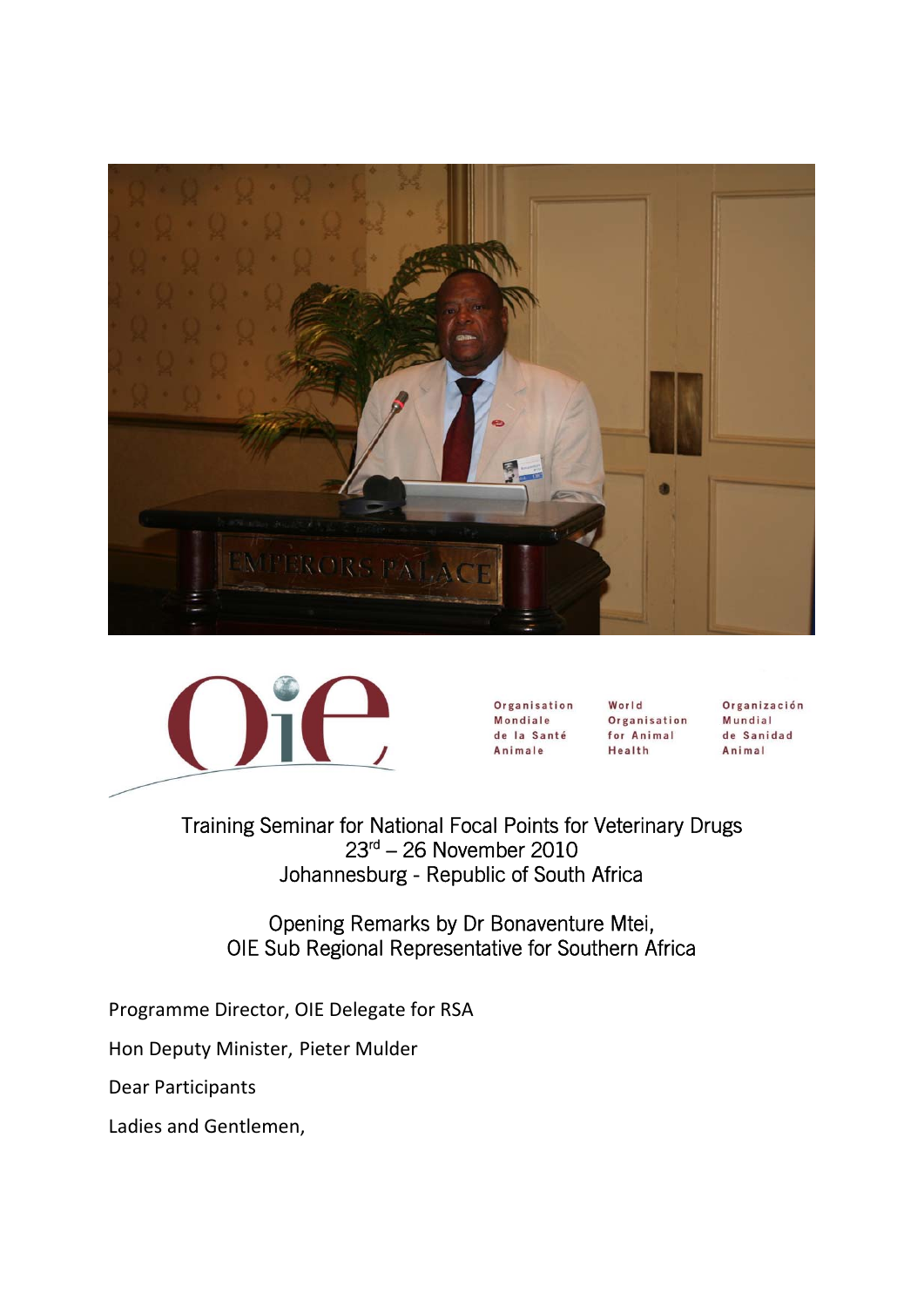Let me first of all take this opportunity to convey regards to you Hon Minister from Dr Bernard Vallat, the Director General of the OIE and to all the participants here present at this training seminar on Veterinary Products. Through you Hon Minister, we thank the Government and the peoples of the Republic of South Africa for your hospitality and willingness to host this seminar.

Thank you Hon Minister for availing yourself to be here with us for the official opening and thank you all for accepting OIE's invitation to come for this training in your respective capacities.

#### **Hon Minister,**

The World Organization for Animal Health (OIE) has a mandate from its 179 Member Countries to improve animal health worldwide. OIE is responsible for ensuring a transparent animal health situation to enhance animal agriculture for safe trade of animals and animal products. The OIE publishes international standards in all fields covered under its mandate, including animal welfare and consumer protection.

These missions of the OIE rely heavily on the National Veterinary Services of OIE Member Countries and Territories; hence OIE's increasing role in supporting and promoting quality and good governance of national veterinary services.

## **Hon Minister,**

Gathered here are National Focal Points for Veterinary Products from the OIE Member countries of Africa, working under their respective OIE Delegates. We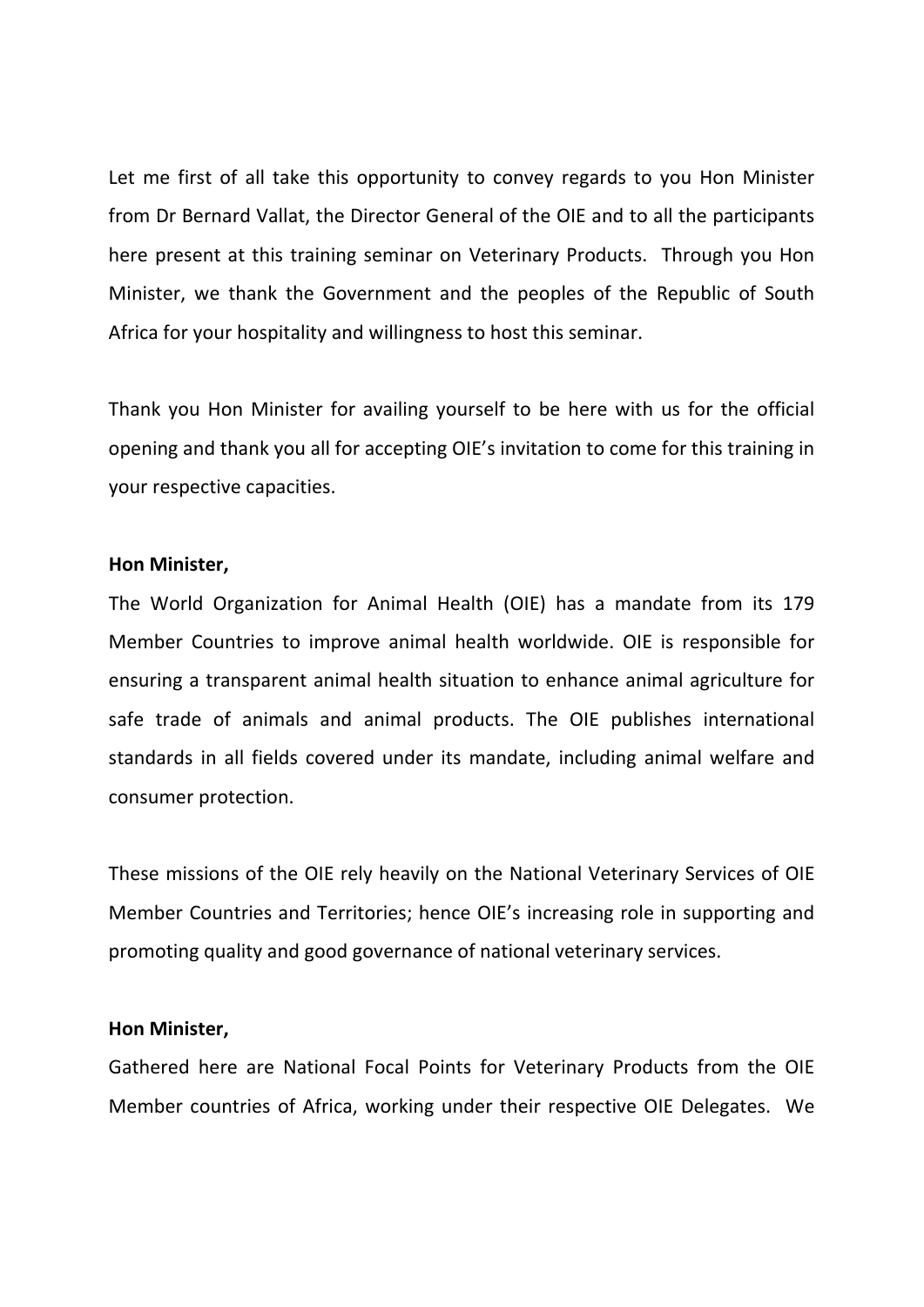are here in this training which will increase understanding of OIE's roles and mandates to improve technical inputs of African countries in the standard setting processes on veterinary products and biologicals that are used for animal health care, such as antibiotics, anti‐parasites, anti‐inflammatories, hormones and vaccines as well as reagents for laboratory tests.

We are privileged to have trainers from OIE Reference Laboratories and Collaborating Centers as well as experts from OIE HQs and from the Republic of South Africa to share with us their knowledge and skills on the subject matter. This seminar will cover important topics contained in the *OIE Manuals of Diagnostic Tests and Vaccines for both Terrestrial and Aquatic Animals.* In addition it will cover ongoing developments and challenges related to manufacture, distribution and the use of veterinary products in animal production, including aquaculture.

In the folders you will find a message from the OIE DG with reference to the OIE Conference on Veterinary Products in Africa, held in Dakar, Sénégal, in March 2008. Veterinary products have to be registered before they can be marketed. OIE recognizes the Veterinary International Conference on Harmonization (VICH) as the only international body that adopts technical requirements and guidelines for Registration of Veterinary Medicinal Products. VICH guidelines are gaining sufficient recognition by the international community and for that reason, OIE wishes to collaborate to see if these guidelines can in future be submitted to the OIE World Assembly for adoption as OIE standards.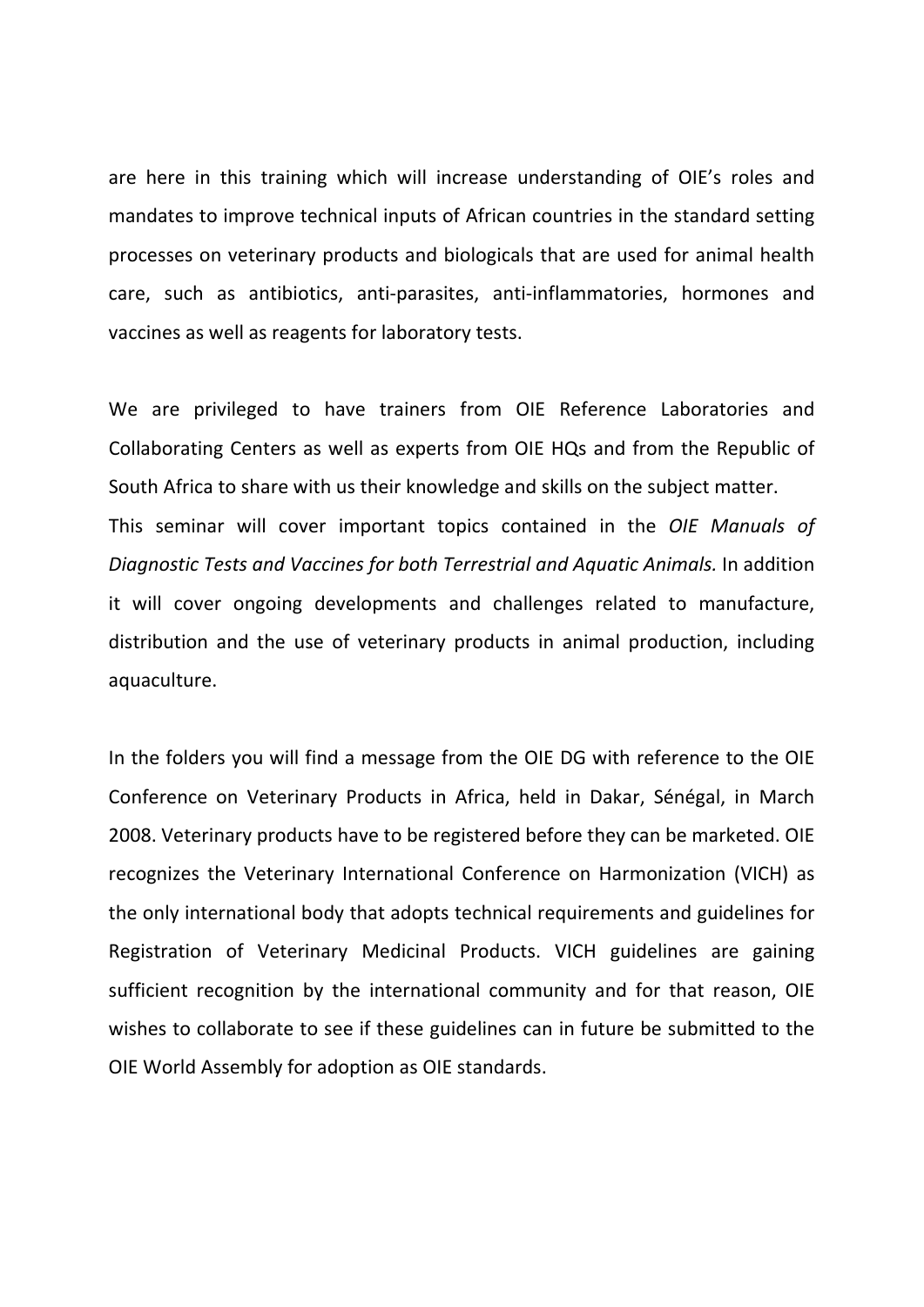### **Hon Minister,**

## **Ladies and gentlemen,**

This seminar is taking place at a time when there are many challenges as well as opportunities regarding drugs registration and regulation particularly in less developed countries (LDCs) as opposed to Developed Countries (DCs). Key issues for effective drugs registration (be it for animals or humans) depends on relevant regulations with adequate administrative structures to ensure that scientific analyses of the products can be undertaken in a rigorous and efficient manner. In this regard both political support and financial resources in terms of investments are critical. Issues of international politics such as intellectual property rights (TRIPs) and Free Trade Agreements (FTAs) cannot be ignored.

Regulatory systems in Less Developed Countries face several problems including:

- ineffective legislations and or regulatory frameworks
- lack of manufacturing capacity;
- lack of scientific capacity to assess generic products;
- lack of human resources; and
- Inadequate funding for drug control activities.

OIE would like to continue supporting and expanding activities that are designed to assist less developed countries in addressing some of these challenges, together with other international organizations like the World Health Organization (WHO) and national Food and Drug Authorities (FDAs).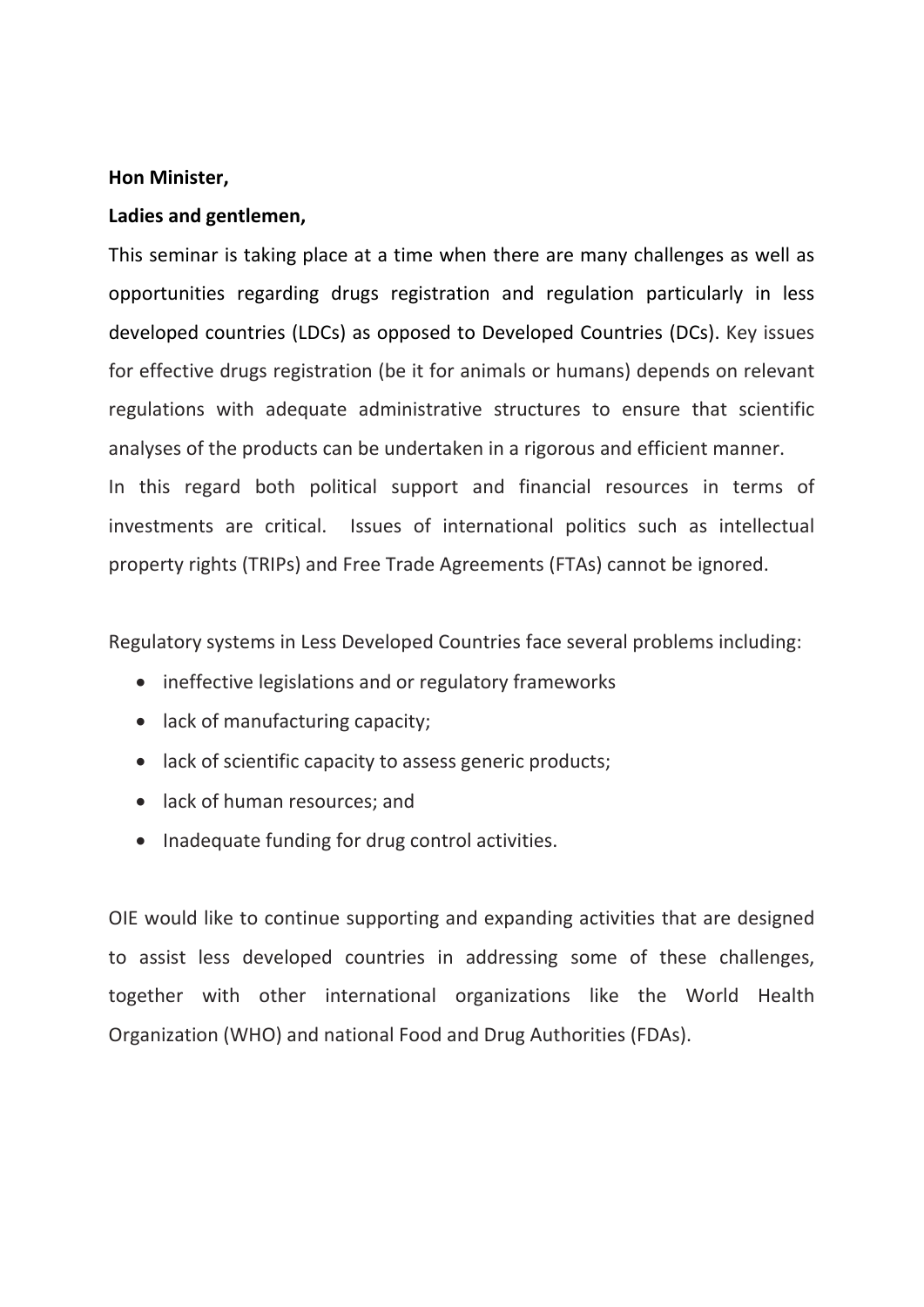A coordinated approach at country, sub regional and continental level is the only solution to these problems. Regional cooperation is needed to ensure that scientific capacity is developed. In addition, development of regional manufacturing capacity appears to be the most likely way to explore economies of scale in order to meet demand and compliance to international standards for trade.

OIE is already involved in official validation of diagnostic assays as well as requirements governing veterinary products and especially vaccines. This is necessary for prudent use of veterinary products and therefore one of the prerequisites for control procedures that need to be implemented.

#### **Hon. Minister,**

National OIE Focal Points on veterinary drugs from African countries meeting here today forms part of a worldwide network of experts that can help to bring about harmonization of policies in the field of veterinary products with the aim of not only improving national animal health policies but also consumer protection.

This training seminar is expected to raise awareness of OIE's roles and mandates as well as rights and responsibilities of OIE Delegates and focal points, good governance of Veterinary Services and the rights and obligations of OIE Members Countries in international trade.

**Hon Minister,**

**Dear Participants,**